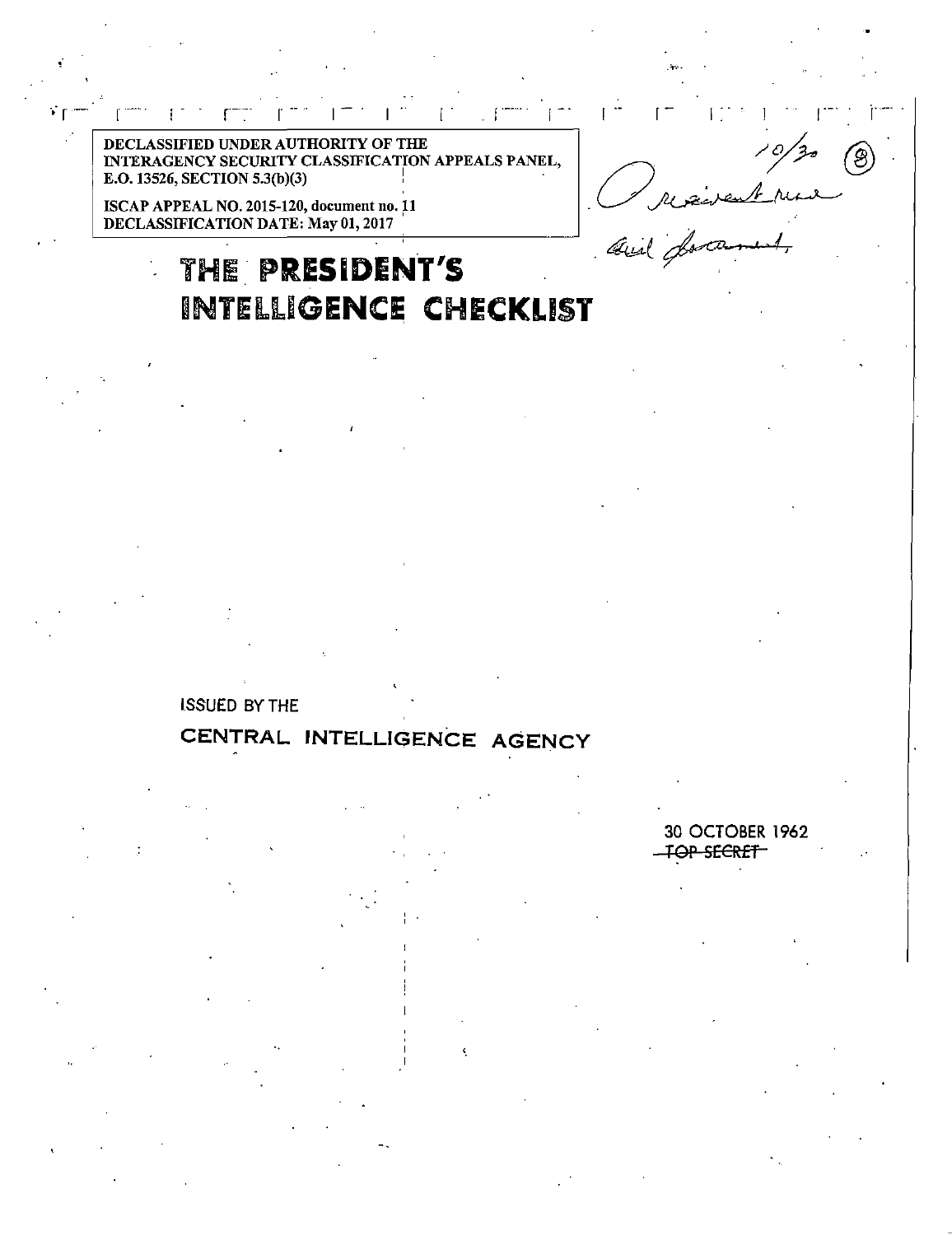1. USSR-Cuba a. We are so far unable to verify Kuznetsov's assertion that the Soyiets have begun to dismantle their<br>missile bases in Cuba.

·""·

b.. We have not yet seen all of yesterday's photography. Pictures in hand are of poor quality and do not prove anything one way or another.

c. The Soviets have the shipping available in Cuba to start moving out military equipment with the exception of the missile themselves. Their water lift now in Cuban ports consist of one passenger and thirteen cargo sbips.

d. They will soon have available eleven additional vessels (5 tankers, 6 freighters) which are en route to Cuba..

e. Moscow yesterday gave short shrift to Castro's "five points." They were published, but that was all.

50X1, E.O.13526

 $\mathbf{v}$  is a set of the contract of the contract of the contract of the contract of the contract of the contract of the contract of the contract of the contract of the contract of the contract of the contract of the cont

For The President Only-Top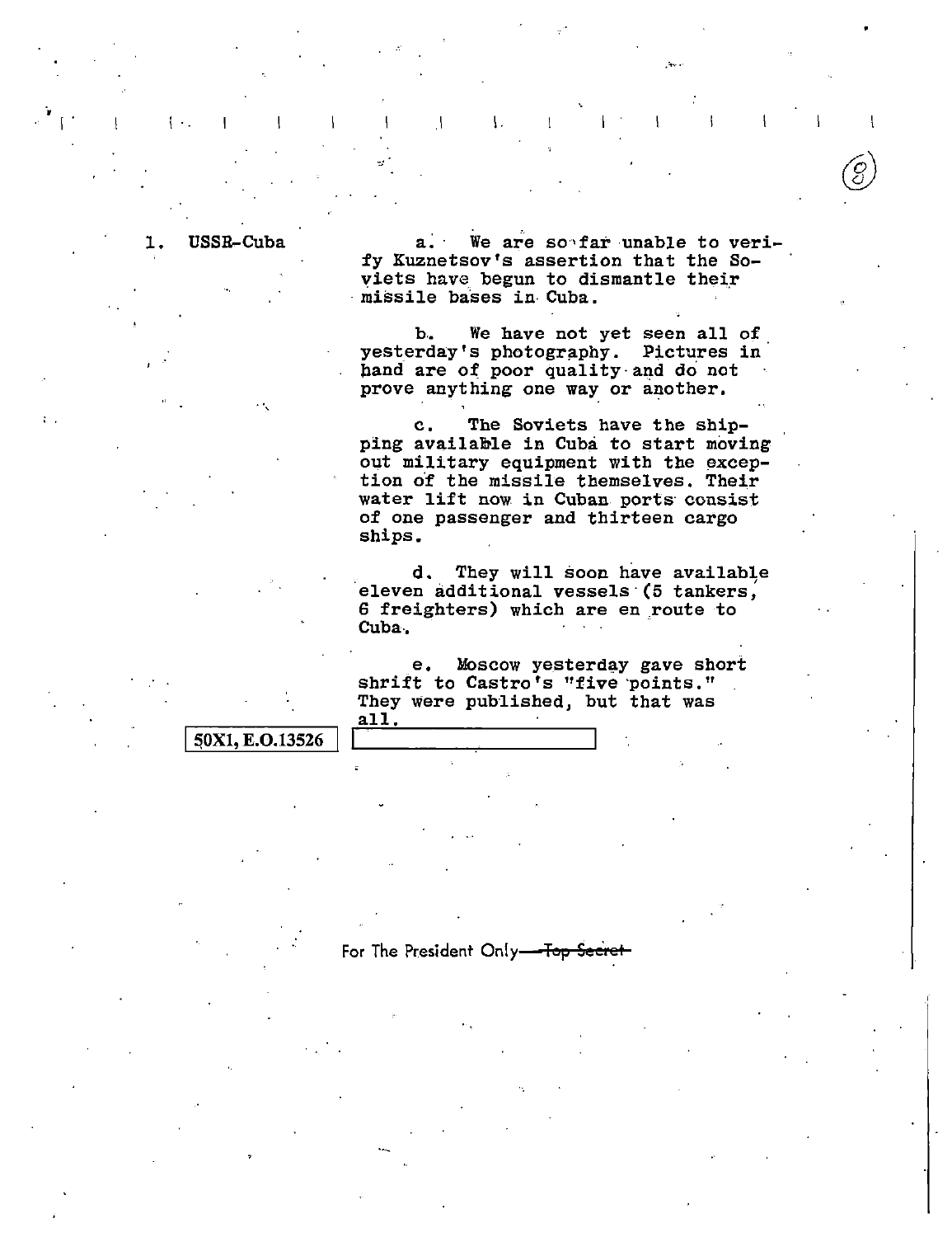2. Cuba a. Havana yesterday promised to stay on its best behavior during U Thant's visit, which begins today.

 $\Gamma = \Gamma - 1$  ,  $\Gamma = \Gamma - 1$  ,  $\Gamma = \Gamma - 1$  ,  $\Gamma = \Gamma - 1$  ,  $\Gamma = \Gamma$ 

b. The Cubans, having trouble keeping down that empty feeling of being left high and dry, are bending ears wherever they can to get in their<br>say about the dismantling of the missile bases. U Thant's group is bound to hear. a lot about the need to sell the US on accepting Castro's "five point guarantee" against aggression before the missiles go.

c. We are seeing indications, however, that the Cuban regime is willing to settle for a great deal dess. We are, in fact, getting the impression that Castro and his henchmen will be happy to get out of their Jam still holding office.

d. Meanwhile, some Cuban exiles, such as the Alpha 66 group, are saying they 1ntend to go on fighting no matter what as long as Fidel Castro stays in the saddle,

For The President Only-Top Secret-

50X1, E.O.13526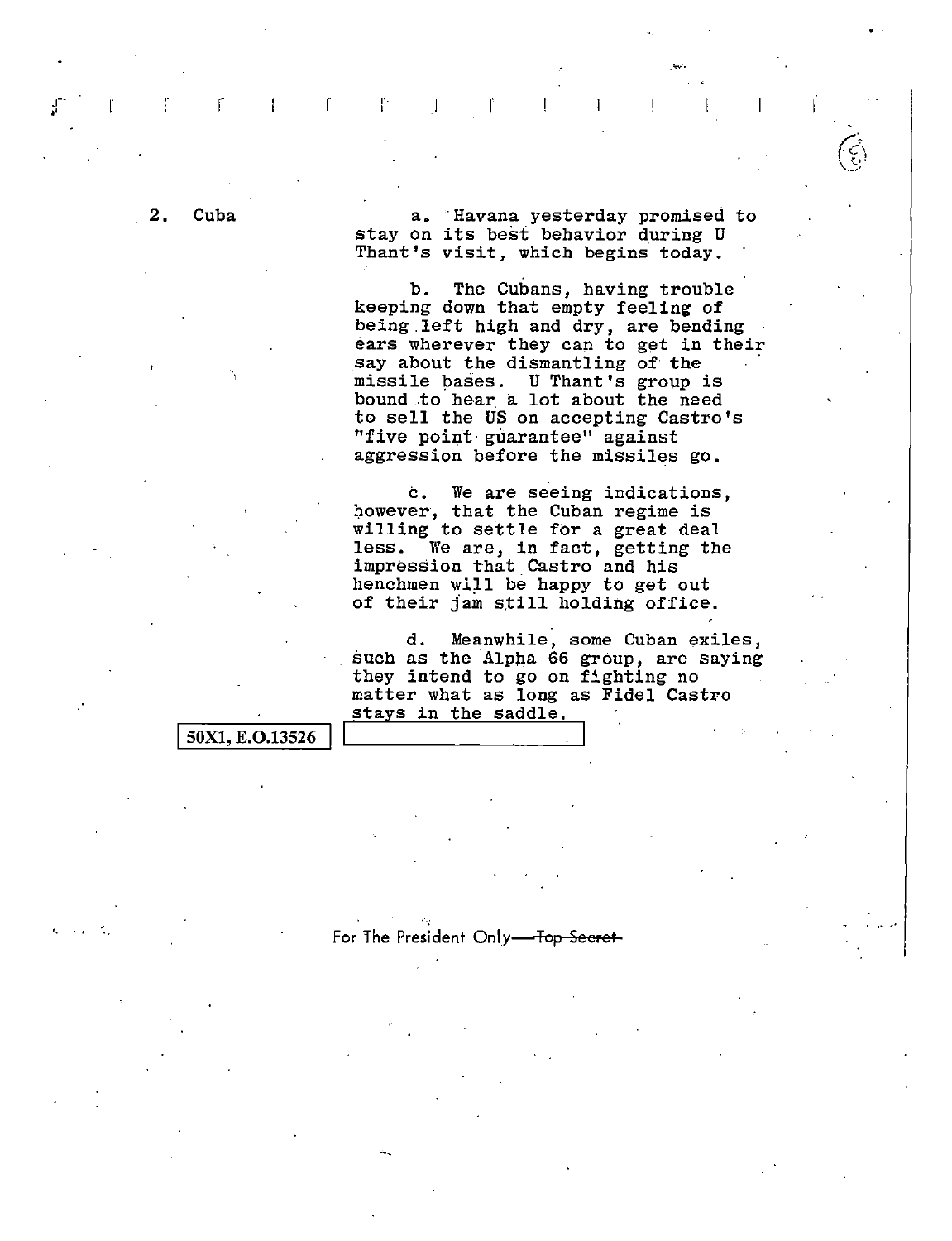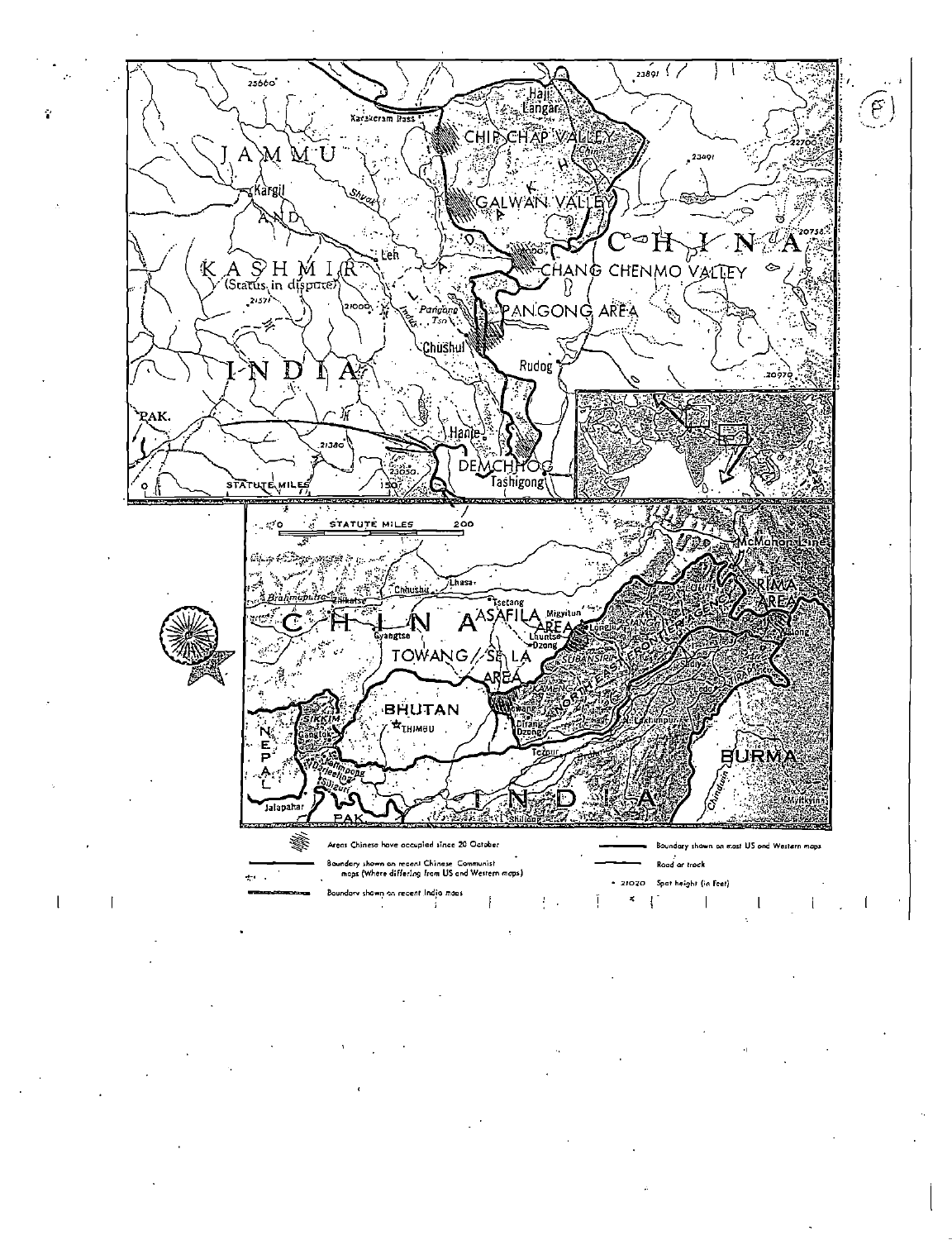3. Communist China - Cuba

Peiping's first reaction to Moscow's Cuban retreat was a one-paragraph factual report in the bottom corner. on the third page of yesterday's People's Daily. The Chinese, it seems, are also muttering about a "Soviet Munich."

 $\widehat{\left( \xi\right) }$  $^{(5)}$ 

For a contract of the contract of the contract of the contract of the contract of the contract of the contract of the contract of the contract of the contract of the contract of the contract of the contract of the contract

4. Bloc military posture

We have not detected anything unusual in bloc military activities in the past 24 .hours. However, we now think that the number of Soviet submarines operating in the vicinity of the Cuban quarantine zone has gone up to five.

5. India-*.:* China . ~ . .

,;'•

a. The pattern of the Communist advance in Ladakh suggests that Peiping's objective is to occupy territory shown to be Chinese on its maps.

b. Chinese forces yesterday captured the village of Demchhog in southern Ladakh; This puts them in possession of just about all the real estate they claim in the Ladakh sector of the border. It remains to be seen whether they will press on, but farther north they have marked time, once they reached the outer limits of the territory they say belongs to them.

(Cont'd)

For The President Only-Top Secret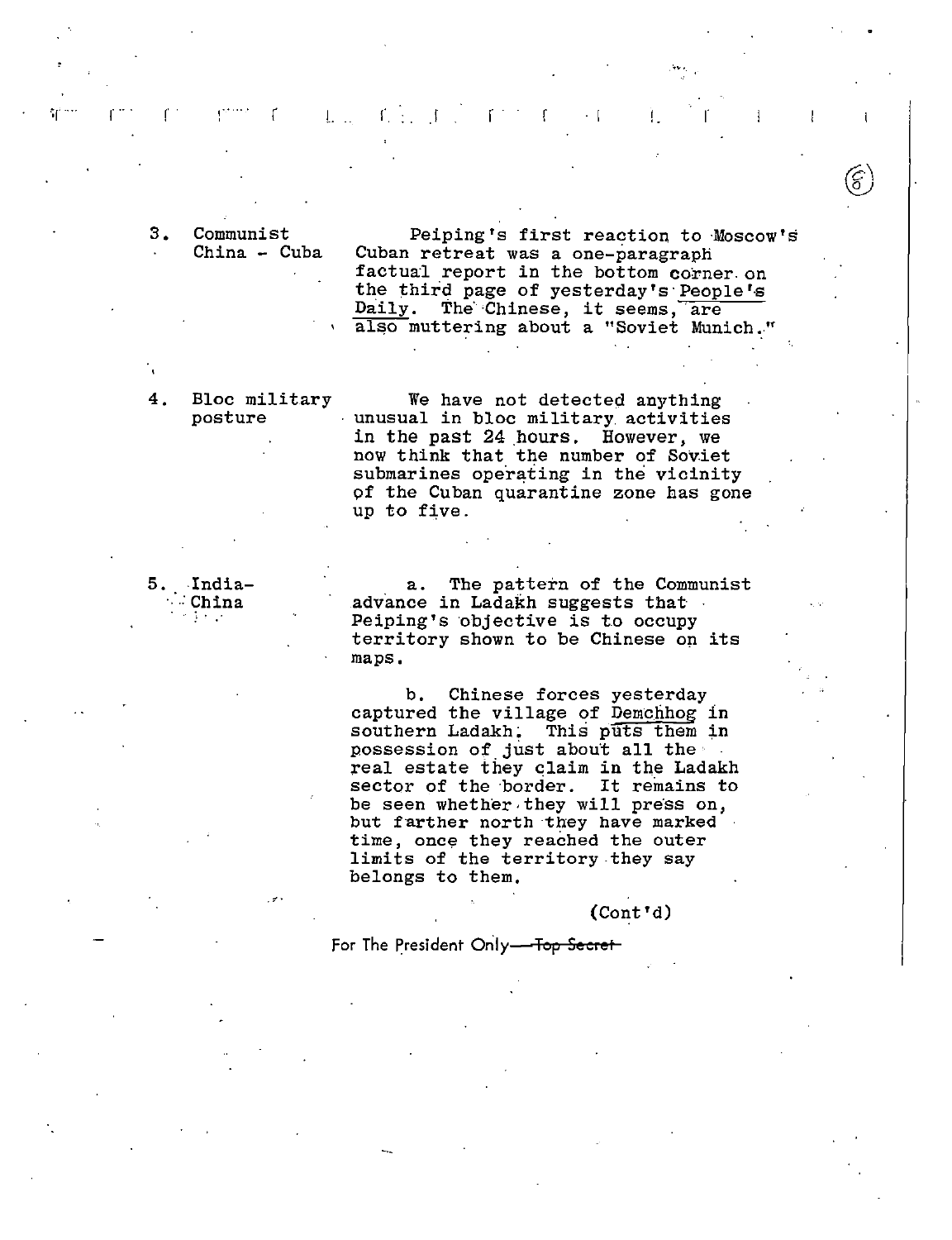.c. In' the'Northeast Frontier Agency, the battle for the Se La pass ·has not yet been joined. The latest indications are that the Chinese have in mind catching the Indians from behind by outflanking them to. the  $\frac{1}{2}$   $\frac{1}{2}$   $\frac{1}{2}$   $\frac{1}{2}$   $\frac{1}{2}$   $\frac{1}{2}$   $\frac{1}{2}$   $\frac{1}{2}$   $\frac{1}{2}$   $\frac{1}{2}$   $\frac{1}{2}$   $\frac{1}{2}$   $\frac{1}{2}$   $\frac{1}{2}$   $\frac{1}{2}$   $\frac{1}{2}$   $\frac{1}{2}$   $\frac{1}{2}$   $\frac{1}{2}$   $\frac{1}{2}$   $\frac{1}{2}$   $\frac{1}{2}$ 

. The contract of the contract of the contract of the contract of the contract of the contract of the contract of the contract of the contract of the contract of the contract of the contract of the contract of the contrac

. « $r^{\frac{1}{2}+\frac{1}{2}}$  ·  $r^{\frac{1}{2}+\frac{1}{2}}$  .  $r^{\frac{1}{2}+\frac{1}{2}}$  .  $r^{\frac{1}{2}+\frac{1}{2}}$  .  $r^{\frac{1}{2}+\frac{1}{2}}$  .  $r^{\frac{1}{2}+\frac{1}{2}}$  .  $r^{\frac{1}{2}+\frac{1}{2}}$  .  $r^{\frac{1}{2}+\frac{1}{2}}$  .  $r^{\frac{1}{2}+\frac{1}{2}}$ 

'

d. It is too early to say at what point the Chinese might stop in what point the uninese might stop<br>this area; they are still a good distance away from where they say the boundary ought to be. A straw in the wind, however,

 $50X1, E.O.13526$  that all the fighting in the eastern sector so far has- taken place in Chinese territory.

e. On Sunday, Nehru\ / I 50X1, E.O.13526 putting it on the line that negotiations were out of the question until the Chinese agreed to pull back to the positions they held on: 8 September.

f. India, however, may settle for less. Its ambassador at the UN is putting neutrals up to asking U Thant to issue an appeal to India and China to restore the status' quo ante bellum. If this doesn't work, he suggests an effort be made to get Thant to offer his good offices to promote a settlement. (Con't)

For The President Only-Top-Secret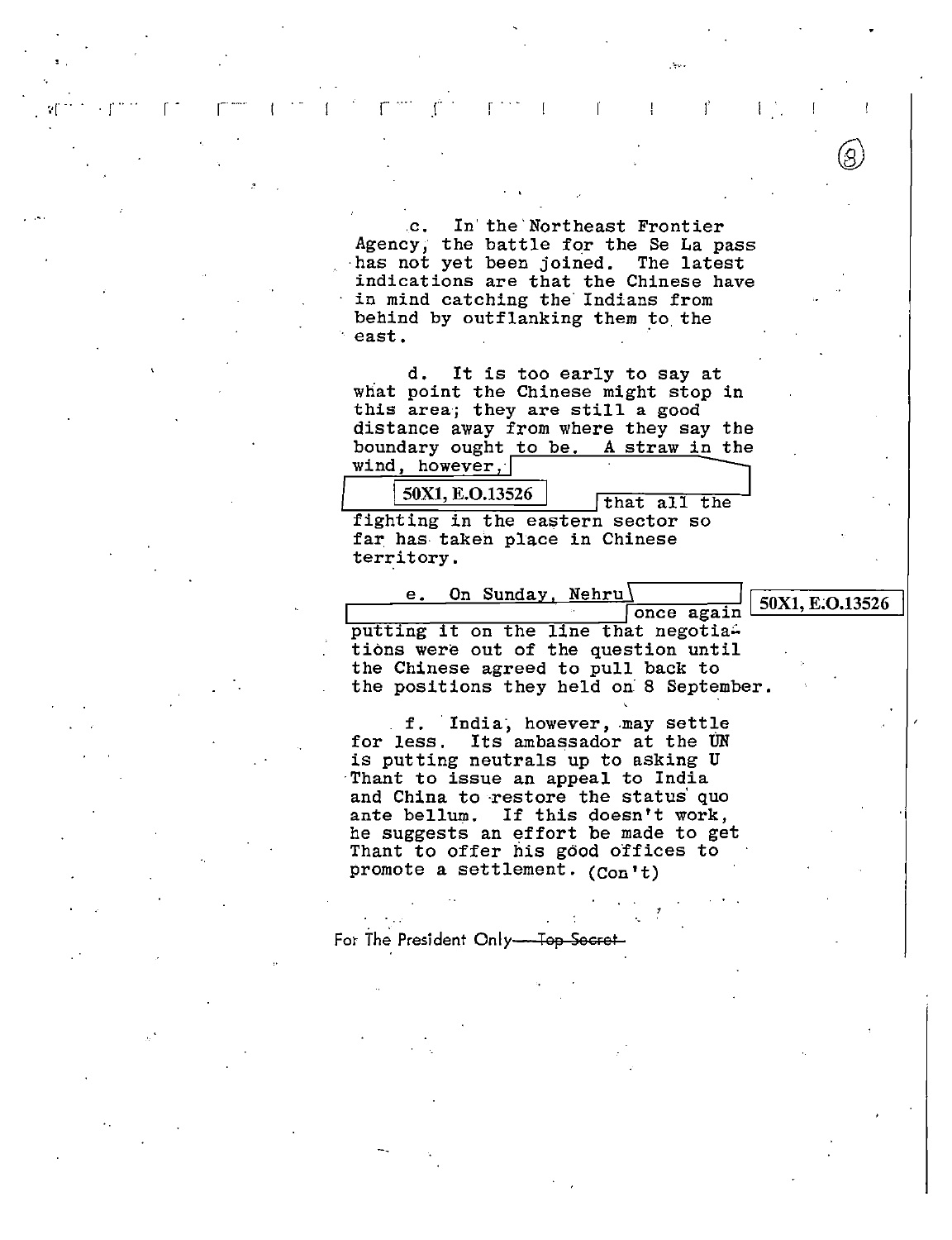6. Laos a. The Pathet Lao, taking its cue from what Premier Pham Van Dong told Souvanna in Hanoi.last week, is now saying there are no objections to the ICC coming into its territory to see if Vietnamese troops are anywhere around. All well and good, but the Communists also.say the ICC must first give prior notice of precisely. where it wants to go, identify the Vietnamese units alleged to be there, and come up with the name of their commanding officers.

r · ·· r· · r .

.'<•··

*(01 \S\_)* 

b. Souvanna is going to Khang Khay sometime this week presumably to be on hand when Souphannouvong returns.

c. ·The Soviet airlift is as active as ever. It has been making 40 to 50 flights to all parts of Laos every week.

d. In Bangkok, Sarit has reacted to Phoumi's call for help in getting Chinese Nationalist troops out of Laos as something of a joke. He suggested to Ambassador Young yesterday that perhaps they ought to be sent to . Cambodia. or ·to India to fight the · Chinese Communists. ·

#### ·For The President Only-Top-Secret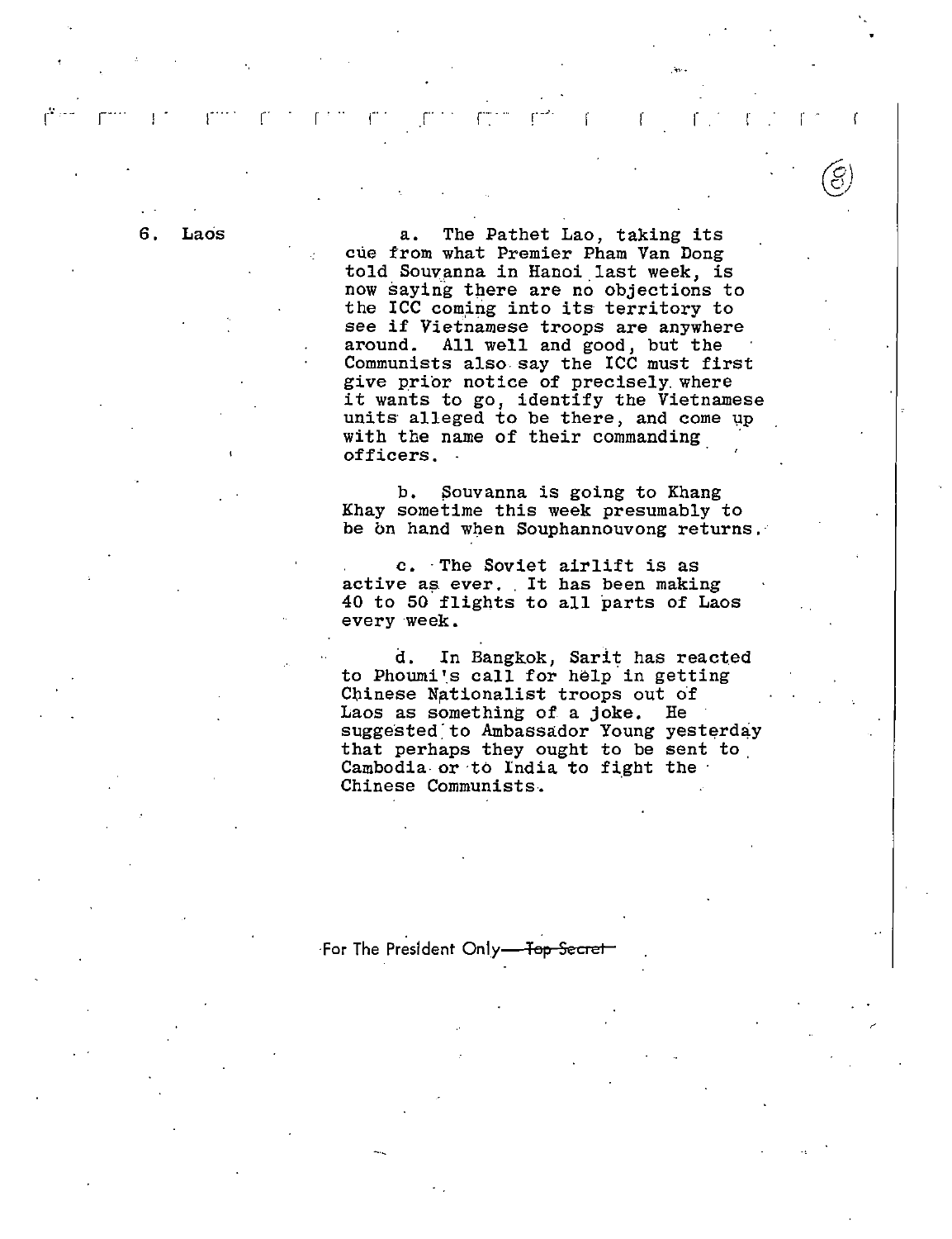**USSR** 

آءِ

We have evidence that three a. more nuclear submarines will be added to the Soviet fleet before very long. This will bring to 21 the number of these boats in commission--6 attached to the Pacific Fleet, 15 to the Northern Fleet.

ſ

ر<br>رنبي

The Soviets yesterday conducted  $b.$ another nuclear test in the atmosphere over Novaya Zemlya.

50X1, E.O.13526

For The President Only-Top Secret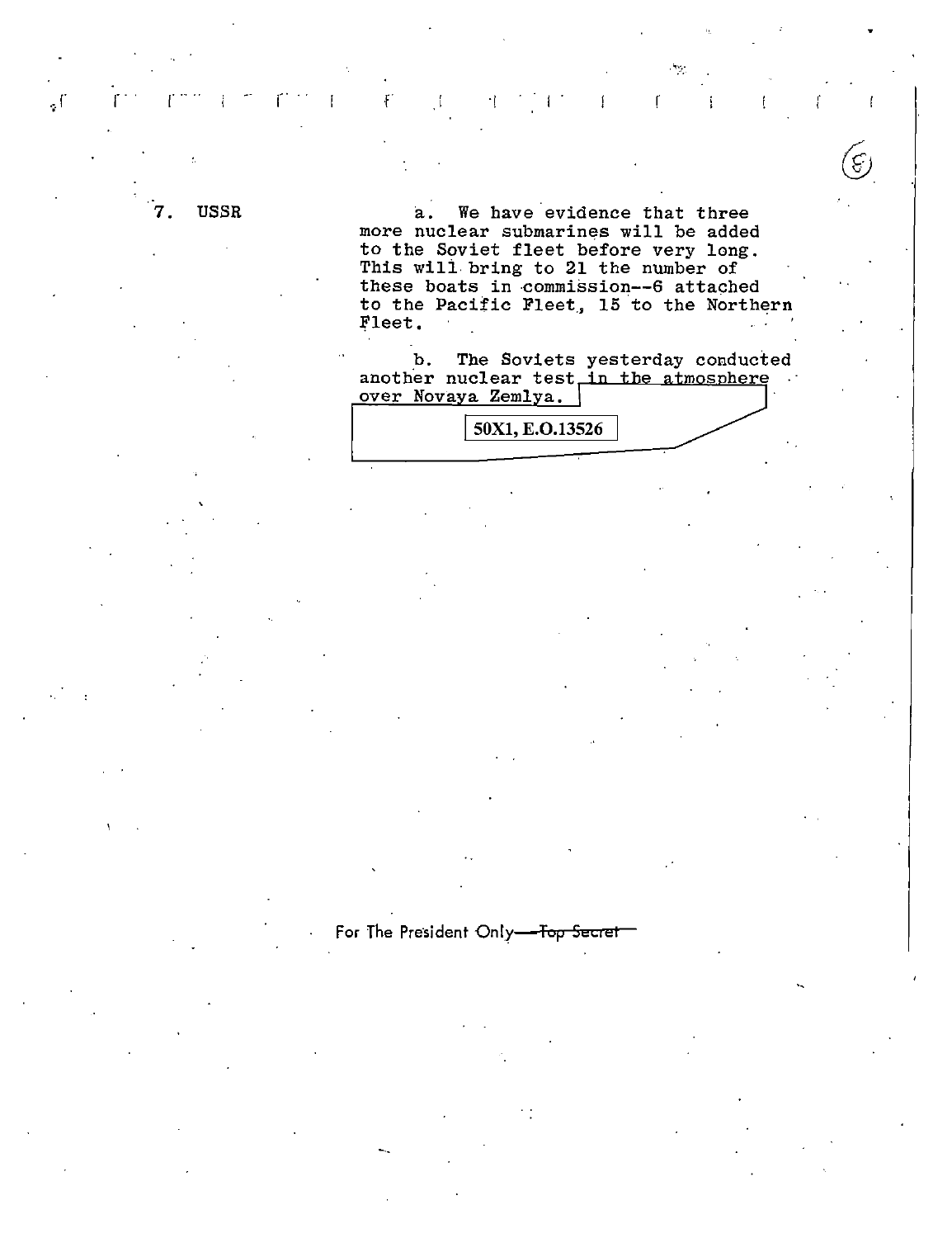|                 | NOTES                                                                                                                                                                                                                                                                                                                                 |
|-----------------|---------------------------------------------------------------------------------------------------------------------------------------------------------------------------------------------------------------------------------------------------------------------------------------------------------------------------------------|
| 50X1, E.O.13526 | Foreign Minister Bomboko is on his way to the<br>A. Congo<br>US,                                                                                                                                                                                                                                                                      |
|                 | B. Venezuela President Betancourt reacted swiftly yes-<br>terday to meet the threat of sabotage head-on. On<br>his orders, regular army troops have been turned out<br>in Caracas, security guards thrown around oil instal-<br>lations and troublesome labor leaders arrested.                                                       |
|                 | Brazil/Cuba<br>If disapproving sounds mean anything,<br>C.<br>President Goulart has sown some seeds of dissension.<br>amongst the military by sending his top military ad-<br>viser on a busy-body mission to Havana to see what<br>can be done about finding a "formula which will insure<br>the integrity and sovereignty of Cuba." |
|                 | 50X1, E.O.13526                                                                                                                                                                                                                                                                                                                       |
|                 | D. Warsaw Pact The chief of staff post, unoccupied for<br>five months, was filled yesterday by the appointment<br>of Soviet Army General Pavel Batov. A much-decorated<br>officer, Batov was once chief of the Soviet military<br>advisery group in China and, most recently, commander<br>of Soviet forces in Hungary.               |
|                 |                                                                                                                                                                                                                                                                                                                                       |
|                 |                                                                                                                                                                                                                                                                                                                                       |
|                 |                                                                                                                                                                                                                                                                                                                                       |
|                 |                                                                                                                                                                                                                                                                                                                                       |

 $\begin{minipage}{0.9\linewidth} \begin{tabular}{|c|c|} \hline \multicolumn{3}{|c|}{\textbf{For The President: Only} \textcolor{blue}{\textbf{--Top-Secret-}}} \end{tabular} \end{minipage} \vspace{0.05in} \begin{tabular}{|c|c|c|} \hline \multicolumn{3}{|c|}{\textbf{For The President: Only} \textcolor{blue}{\textbf{--Top-Secret-}}} \end{tabular} \end{minipage} \vspace{0.05in} \begin{tabular}{|c|c|c|c|} \hline \multicolumn{3}{|c|}{\textbf{For The President: Only} \textcolor{blue}{\textbf{--Top-Secret-$